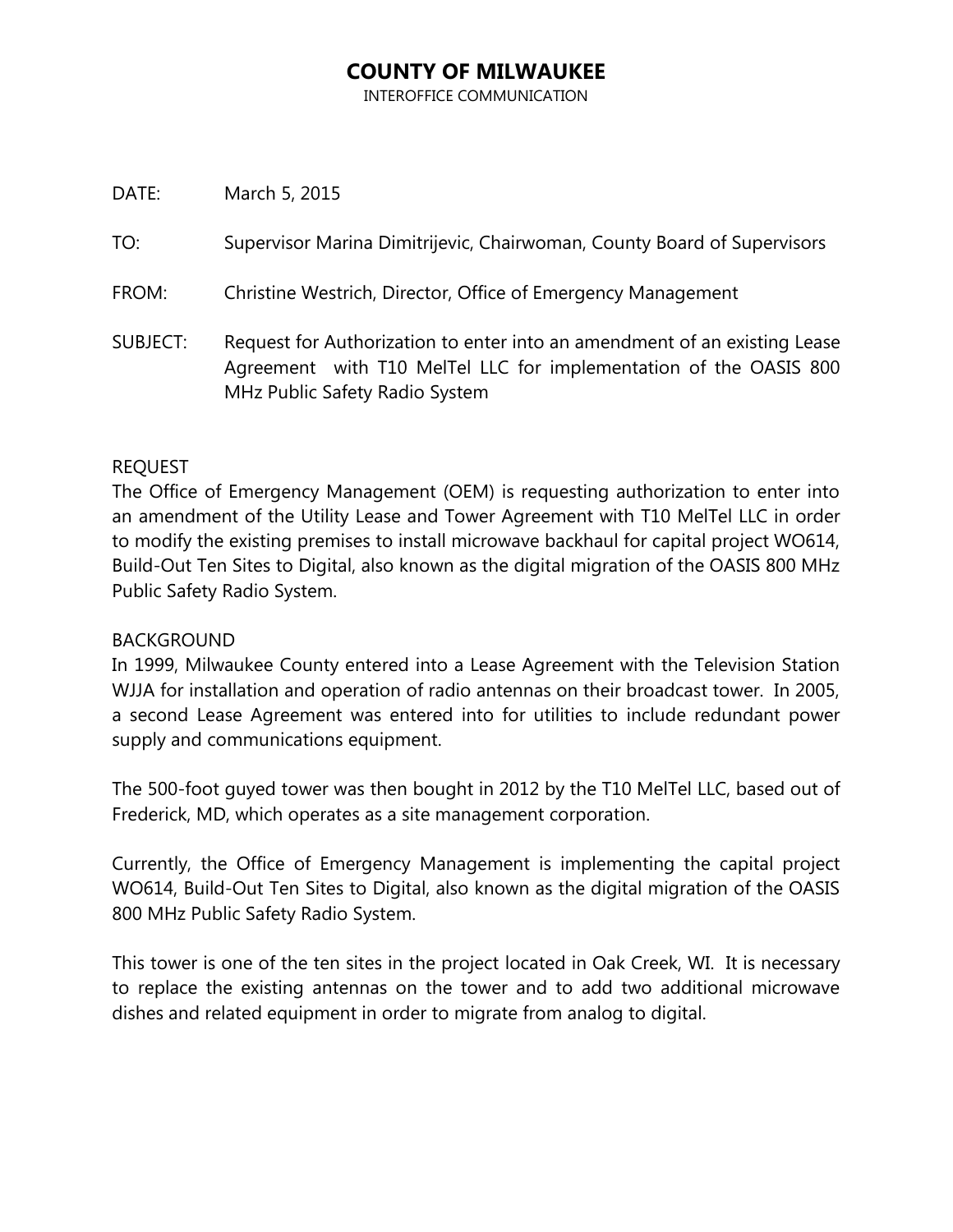The contracted vendor, Motorola Solutions and their engineers, have deemed it necessary to reinforce the existing tower based on 1) a 90 mph wind speed with no ice and 2) 40 mph wind with 3/4 inch ice per as referenced by Wisconsin Building Code.

The engineering work involves replacing bracing members and retensioning the guy cables.

## RECOMMENDATION

The Director of the Office of Emergency Management respectfully requests authorization to enter into an amendment of the Utility Lease and Tower Agreement with T10 MelTel LLC for the successful implementation of the OASIS 800 MHz Public Safety Radio System.

### FISCAL IMPACT

The cost is \$75,000, which was included in Change Order #2 of the Contract for Service with Motorola Solutions Inc. This contract was authorized for execution by Milwaukee County Resolution #13-886, for a not to exceed of \$17,751,797.

T10 MelTel LLC is contributing \$4,000 in capital to the reinforcement project.

The total monthly rent is increasing from \$1,420 to \$1,800, retroactively as of December 1, 2014. Additionally, on the first day of each December thereafter, an escalator of 3% is in place, a reduction from the previously negotiated escalator of 8%. The operating costs increase the first year by \$4,560.

**\_\_\_\_\_\_\_\_\_\_\_\_\_\_\_\_\_\_\_\_\_\_\_\_\_\_\_\_\_**

Christine Westrich Director, Office of Emergency Management

Attachments: T10 MELTEL LLC Amendment to Lease Agreement Resolution T10 MELTEL LLC Amendment to Lease Agreement Fiscal Note T10 MELTEL LLC Amendement to Lease Agreement